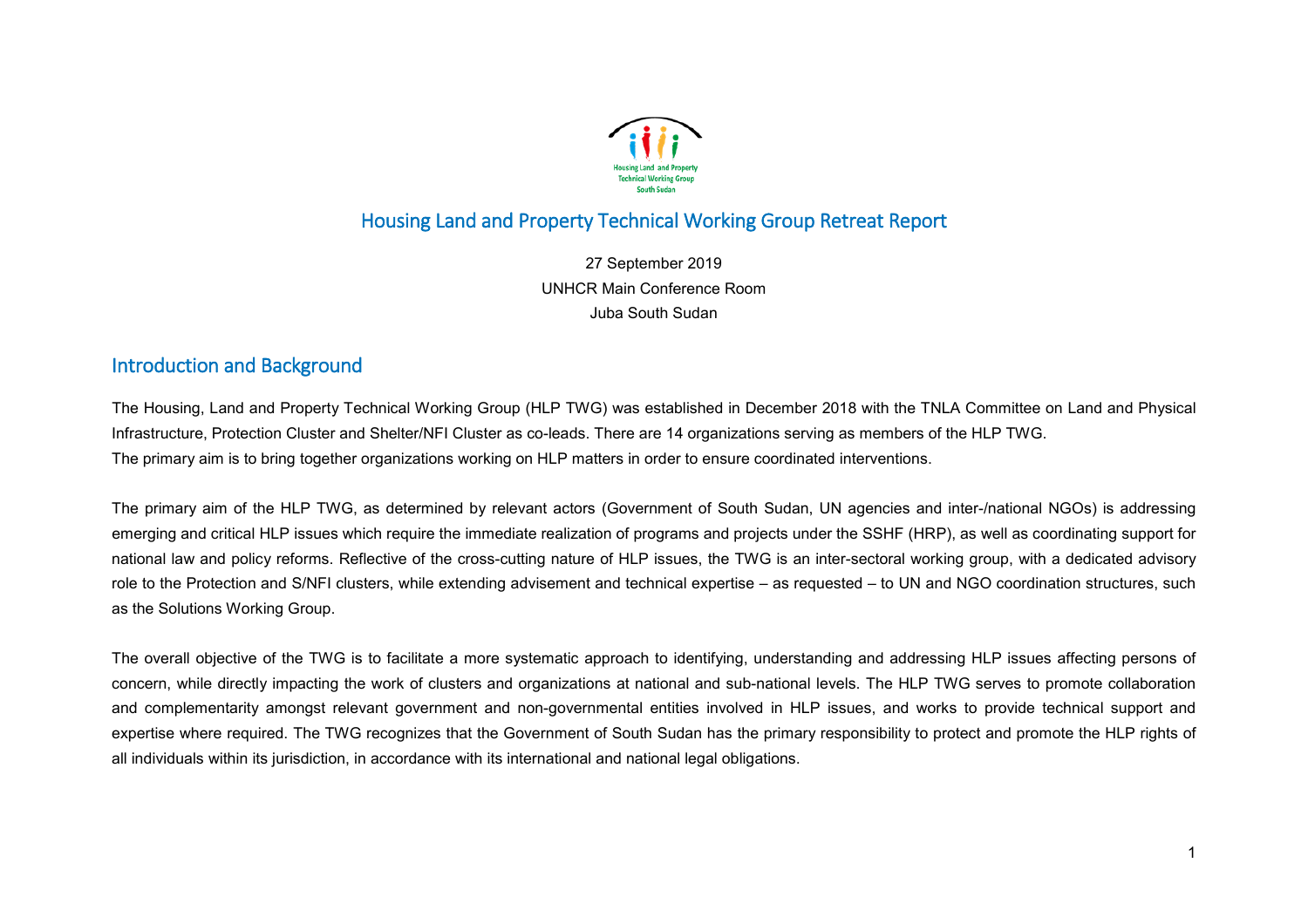The work plan of the TWG focusses on three key pillars:

- (i) Strengthening operational engagement and assessments,
- (ii) Supporting legislative and policy reforms and
- (iii) Strengthening information management, awareness raising and capacity building.

# Purpose of the HLP TWG Retreat

Nine months have passed since the inception of the TWG. Cognizant the evolving displacement situation in South Sudan— which includes increased IDP returns and the identification of refugees in several areas—the need for equitable and durable HLP solutions is increasingly critical. The Retreat therefore served as the opportunity to review the TWG's progress and challenges in meeting current HLP-related demands and planning for the future.

## Key Milestones by HLP partners include:

- (i) UNMISS Rule of Law, IOM and the Parliamentary Committee on Land and Physical Infrastructure thoroughly reviewed and amended the National Land Policy (2014) to reflect the current political and humanitarian situation, advancing it to final review and imminent passage by members of Parliament.
- (ii) DRC successfully conducted an HLP assessment and monitoring to better understand salient HLP issues in Bentiu and evidently inform programmatic planning and response.
- (iii) DRC and UNHCR established a referral pathway and "one-stop-shop" for identification, counselling and referrals for HLP cases in Bentiu.
- $(iv)$  IOM developed the HLP Due Diligence Guidelines which provide HLP and shelter practitioners crucial instruction in the information-gathering and communication processes required to minimize the risk of humanitarian intervention further contributing to land disputes in South Sudan.
- (v) GREDA provided legal assistance to 11 HLP-related claimants whose cases were heard in the Bor High Court, and undertook awareness raising on HLP rights with communities in Bor.
- (vi) FAO and UN-HABITAT assessed community-based land ownership practices and finalized a report on women's land tenure issues in Wau. FAO and UN-HABITAT also supported the Land Commission in drafting procedures guiding equitable, transparent and gender-sensitive land allocation.
- (vii)UNHCR completed a comprehensive mapping of HLP needs at household level in all PoC sites and Leer TPA, as well as in all urban IDP sites of Juba, Wau and Bentiu, covering 17,328 households/ 89,093 individuals.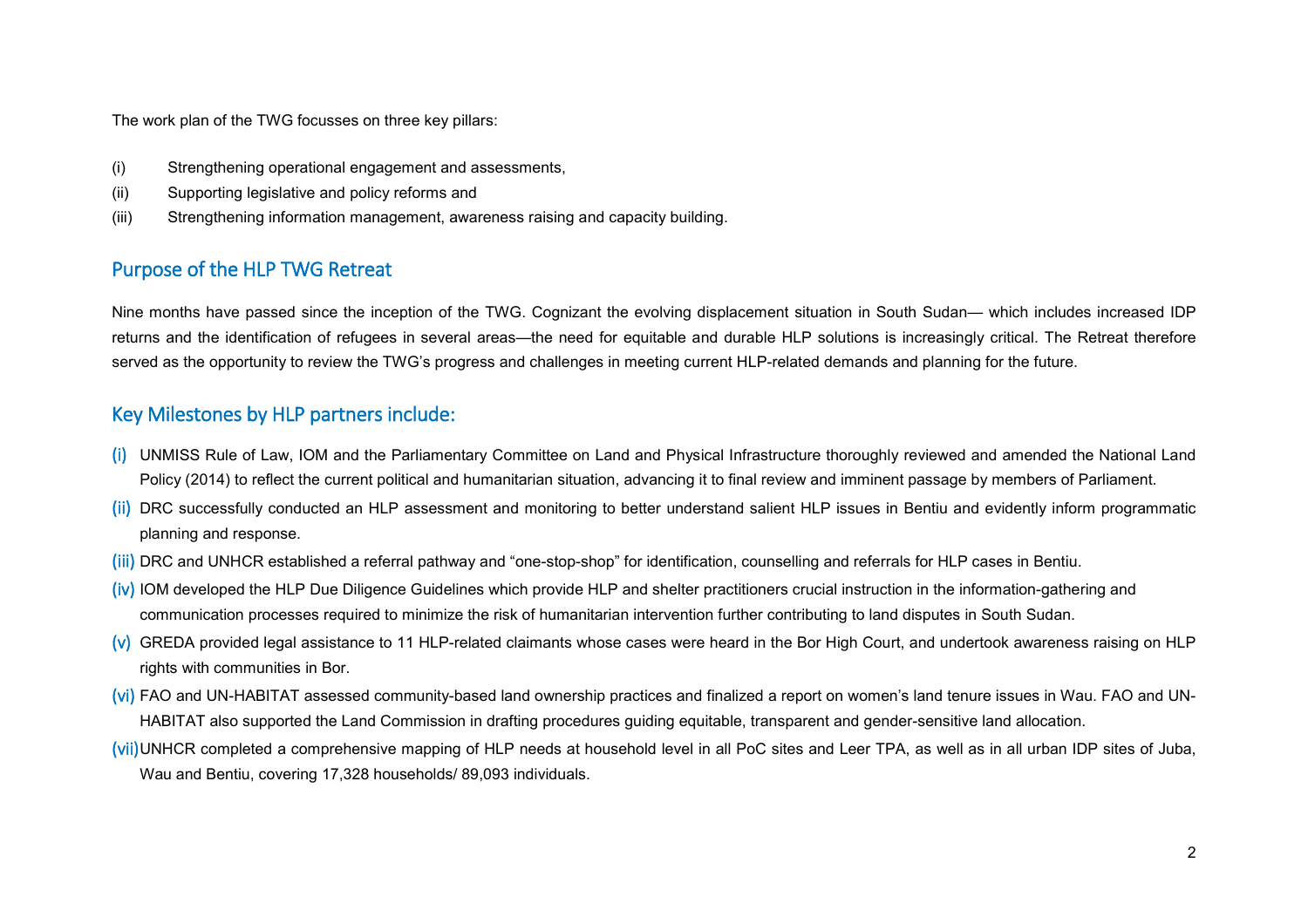- (viii) In Juba PoCs 1 and 3, and collective sites, UNHCR and HDC provided legal assistance to IDPs for restitution of land rights. Over 300 land plots were handed over to owners through alternative dispute resolution mechanisms. Awareness raising activities on HLP rights through mobile legal aid clinics are ongoing
- (ix) UNMISS Rule of Law (RoL) compiled a compendium of HLP resources and tools for use by partners, including materials addressing advocacy for increased engagement, awareness and programming to address HLP concerns to support returns.
- (x) On behalf of the Parliamentary Committee on Land and Physical Infrastructure, IOM and UNMISS Rule of Law, with the support of HLP TWG partners, organized two groundbreaking national workshops addressing land rights in South Sudan. The first, a three-day forum on Women's Land Rights, was informed by more than a dozen FGDs held across South Sudan with women living inside and outside displacement sites. Their recommendations and challenges served as the basis for a national discussion on strengthening and operationalizing women's land rights. The second workshop, held a month later, brought more than 90 MPs together to concretely discuss amendments to the National Land Policy, now slated for imminent passage.

## HLP Challenges include:

- (i) Funding challenges: HLP interventions are often supported by emergency funding, while, by their very nature, durable and sustainable HLP interventions require longer funding cycles and cannot be "pushed through" hastily. HLP is also a significant component of post-conflict and recovery programming, requiring long-term, sustained support, including linkages to peacebuilding and development.
- (ii) Insecurity and a lack of functioning, transparent and accessible local authorities in many areas make it difficult to implement effective HLP programming.
- (iii) As the amended Land Policy has not yet been adopted, ambiguity regarding the authority, interaction and applicability of customary and statutory land laws pervades HLP interventions and discussions, particularly in matters of rightful governance, ownership, allocation, record-keeping and use of land.
- (iv) The right to restitution is significantly hindered by scarce and costly legal representation. Additionally, the vast majority of individuals in South Sudan are not well-acquainted with their constitutionally-guaranteed land and property rights. Furthermore, due to the sensitivity of land cases, conveyance lawyers are reluctant to pursue land cases for fear of reprisals from local authorities.

## Main recommendations emerging from the retreat include:

Retreat attendees agreed that the three operational pillars remain relevant and that the HLP TWG has served as a useful coordination body over the past months to coordinate discussion and interventions. It will continue to facilitate effective preventive, responsive and remedial action on HLP matters, while strengthening the capacity of all relevant stakeholders, including humanitarians, government and community structures. Moving forward, the HLP TWG must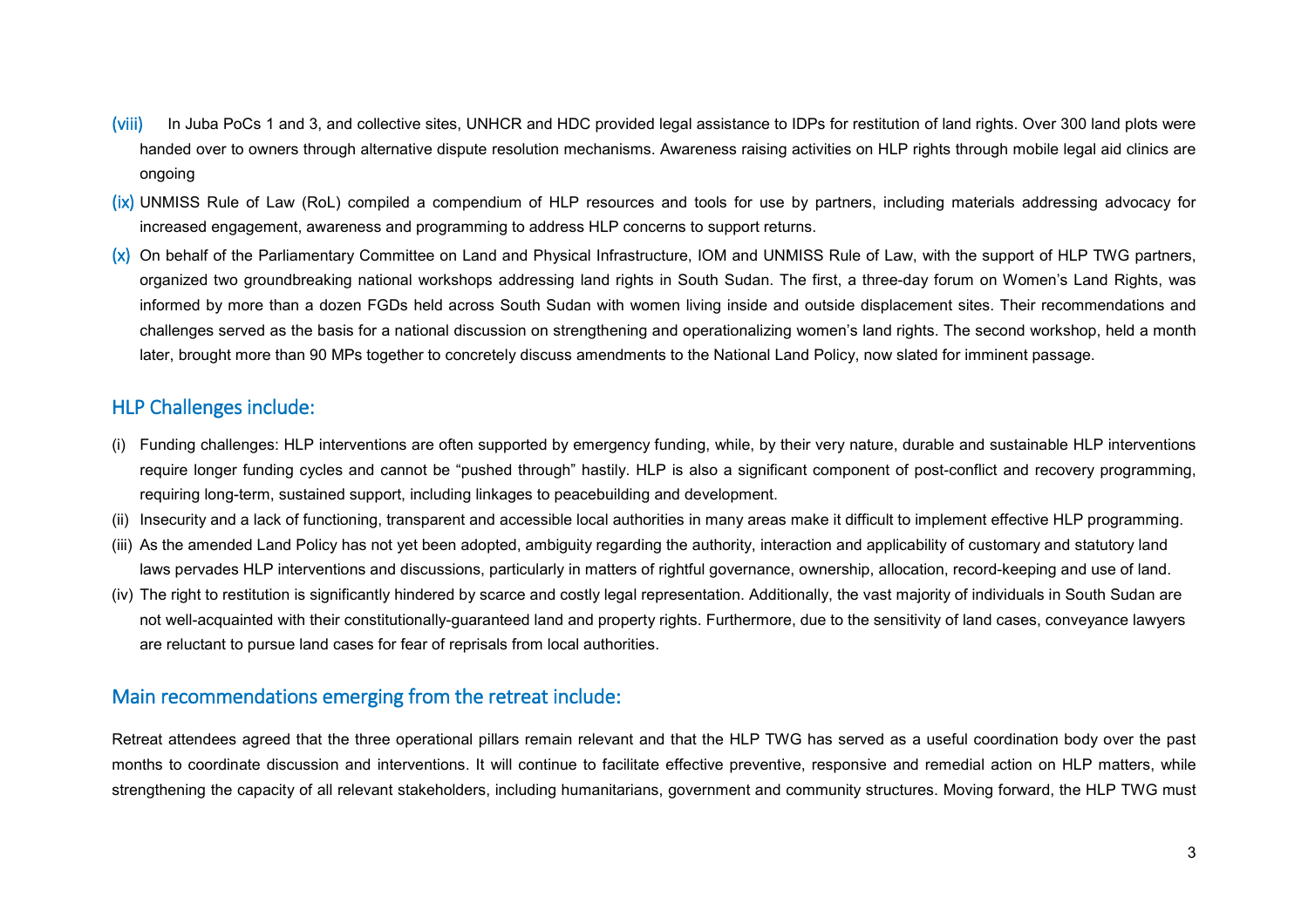focus on enhancing the accountability, predictability and effectiveness of HLP-related resp. It was envisaged that a country-wide HLP strategy would to be developed to harmonize humanitarian, civil society and government approaches, assessments and tools.

The immediate establishment of field-based HLP TWGs, under the guidance of the National HLP TWG, is necessary to promote better coordination and intervention on the ground. The participation of development partners should be strengthened at the field level, as concern for HLP matters should be embedded in relevant resilience and development initiatives.

The need to strengthen HLP assessments in areas of return, information management and awareness raising were salient recommendations. Additionally, the need to further strengthen evidence-based HLP interventions was highlighted. The group also recognized the importance of strengthening informal dispute resolution mechanisms, in line with rights-based approaches which promote transparent, equitable security of tenure. Area-based Best Practices in HLP interventions should be documented and promoted including possibilities of replicating such approaches in other locations

There should be broader involvement of government actors in the HLP TWG, especially representation from line ministries (Ministry of Land and Physical Planning; Gender, Child and Social Welfare) in order to promote the greater realization of HLP rights. Once the amended Land Policy is adopted, clearer guidance regarding land and property will be codified into law. This includes guidance on, *inter alia*, land administration (including assurance that gender is mainstreamed and equitably handled; the acquisition of land by government for development purposes; individual and community access to legal representation and dispute resolution; environmental/ climactic responsiveness; and specific protections and rights for women and vulnerable people. The importance of ensuring that HLP interventions reach women and child-headed households was also emphasized in the HLP retreat, including an intention to strengthen HLP interventions which support persons with specific needs.

On advocacy, the HLP TWG was tasked to ensure that a donor meeting is called to update governments and donor agencies on ongoing HLP interventions, while seeking more predictable funding to support long-term interventions.

## Recommendations in detail:

- 1. HLP assessments
- (i) HLP assessments conducted in areas of potential return should be strengthened in light of population influxes and movements.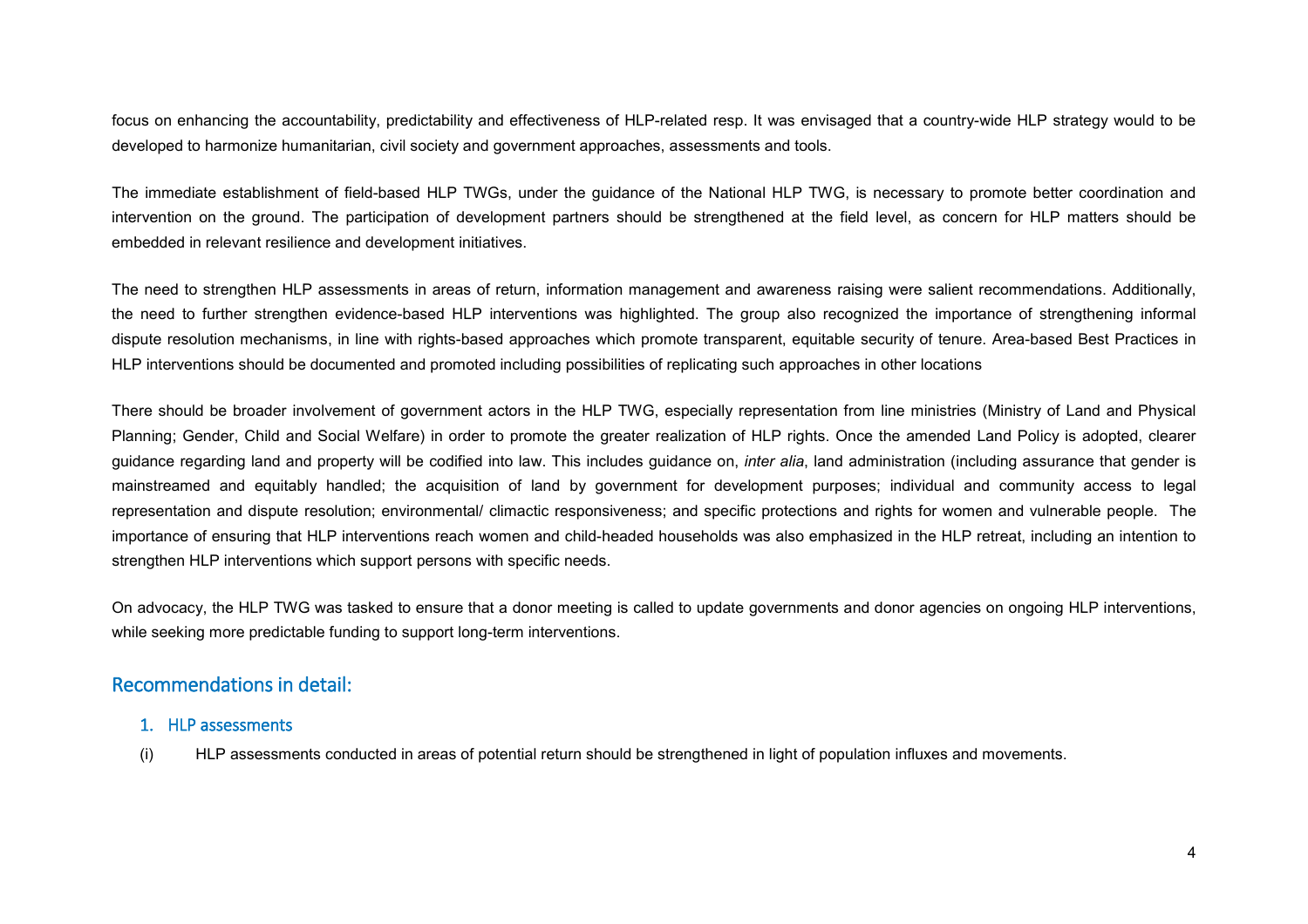- (ii) Areas of return or potential return areas already mapped by other clusters / organizations should be utilized to help in the prioritization of HLP interventions.
- (iii) Share the aforementioned assessments with local Solutions Working Groups (SWG) in the field to ensure a coordinated response and synergy building between clusters and stakeholders for prepared and timely interventions.
- (iv) Assessments must take into account conflict sensitivity and risks analysis those conducting such assessments must be guided by a conflict sensitivity tool on HLP to be developed by the HLP TWG.
- (v) Assessments must also map existing community capacities in order to build on existing community structures rather than duplicating or creating new community engagement structures.

#### 2. HLP Interventions:

- (i) Repairs and reconstruction of houses Scale up coordinated efforts in supporting rehabilitation, repairs and reconstruction of houses. Advance verification of security of tenure and ownership of property are crucial to ensuring that repairs and reconstruction are done without legitimizing secondary occupations.
- (ii) Secondary occupation Additional data on secondary occupations should be gathered and shared through comprehensive assessments. The HLP TWG should take the lead on conducting comprehensive assessments to identify secondary occupation hotspots across the country:
	- a. Ensuring security of tenure
	- b. Legal interventions
	- c. Supporting alternative dispute resolution mechanisms

(iii) The importance of ensuring that HLP interventions reach women and child-headed households was also emphasized in the HLP retreat, including an intention to strengthen HLP interventions which support persons with specific needs.

3. Conflict sensitivity in HLP – HLP interventions should consider the needs of returnees and host communities to avoid tension and conflict. While HLP interventions should be need-based, community level interventions that benefit both returnees and host populations should be promoted. Conflict sensitivity is a particularly important consideration during planning and implementation of the HCT guidance note on returns and relocations.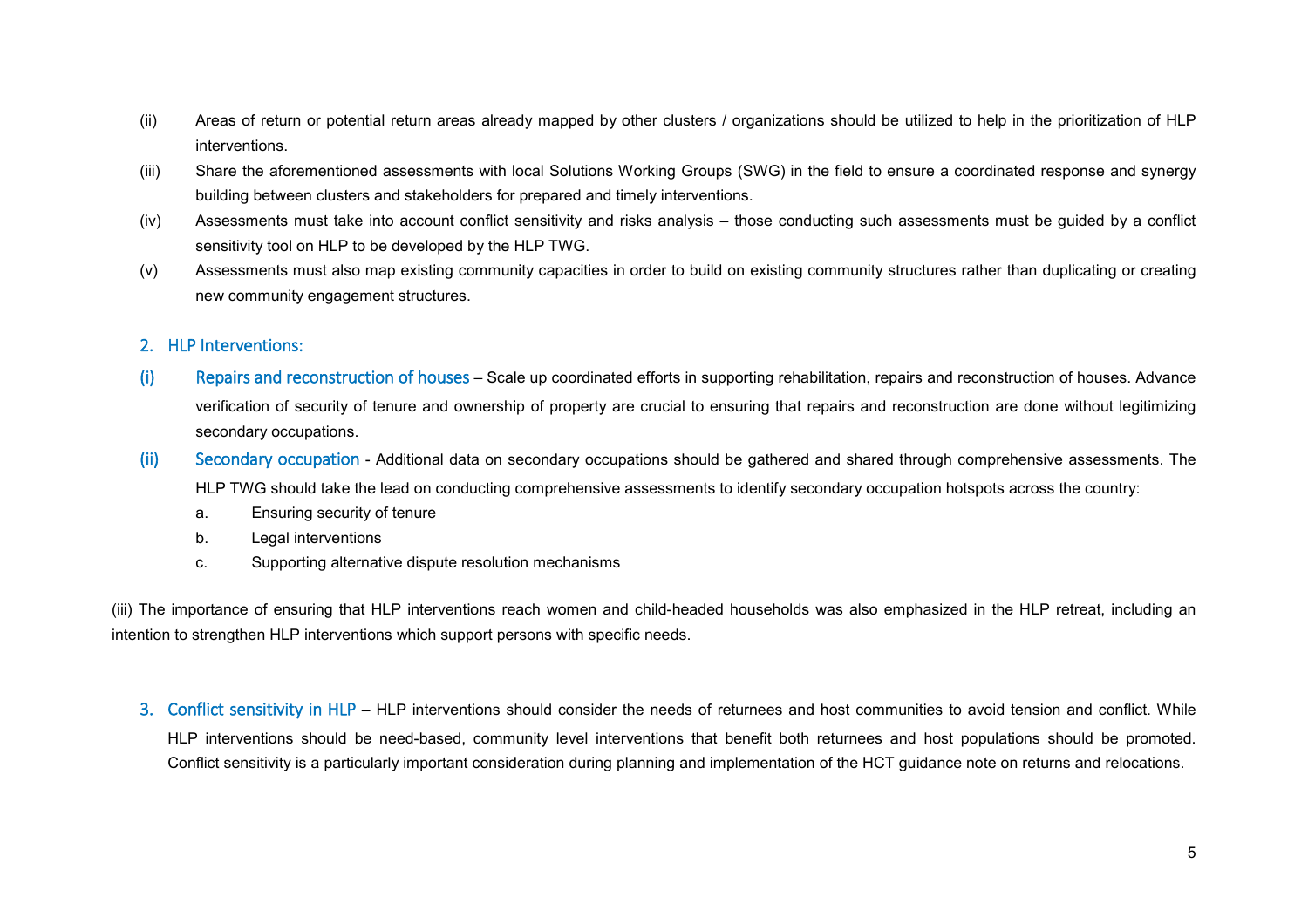#### 4. Advocacy and awareness raising

- a. The HLP TWG should develop an advocacy paper on the relevance and importance of HLP considerations across government, donors and partners.
- b. HLP advocacy should lead to incremental and measured intervention among all governmental actors and the unification of land related legislation across states towards a national policy.
- c. Organise donor briefings to raise awareness on HLP needs and solicit support.
- d. The TWG should also work with the Community leaders who administer land issues and focus on institutional capacity building.
- e. As part of the advocacy, the HLP TWG should map areas where returnees cannot access due to insecurity and lack of services and seek the endorsement of the HCT.
- 5. Land tenure documentation The HLP TWG should work with the government to advocate for greater understanding on acceptable evidence of land ownership in cases where documentation has been lost as a result of conflict.
	- a. Mechanisms to verify ownership especially when chiefs and other community leaders have also been displaced are recognized in the forthcoming national Land Policy. The HLP TWG must raise awareness about the legal acceptability of alternative evidence.
- 6. Legal services Prioritization of funding for legal services must continue in order to raise awareness among communities of their legal rights and referral pathway options.
	- a. Paralegal counselling should also continue, with more women being trained as counsellors in order to reach fellow women and help other vulnerable individuals through the legal system.
- 7. The HLP TWG membership should be extended to include relevant government and development partners.
	- a. Extended membership will create an avenue through which the HLP TWG can advocate for the integration of HLP into the UNCF for South Sudan and other relevant development frameworks.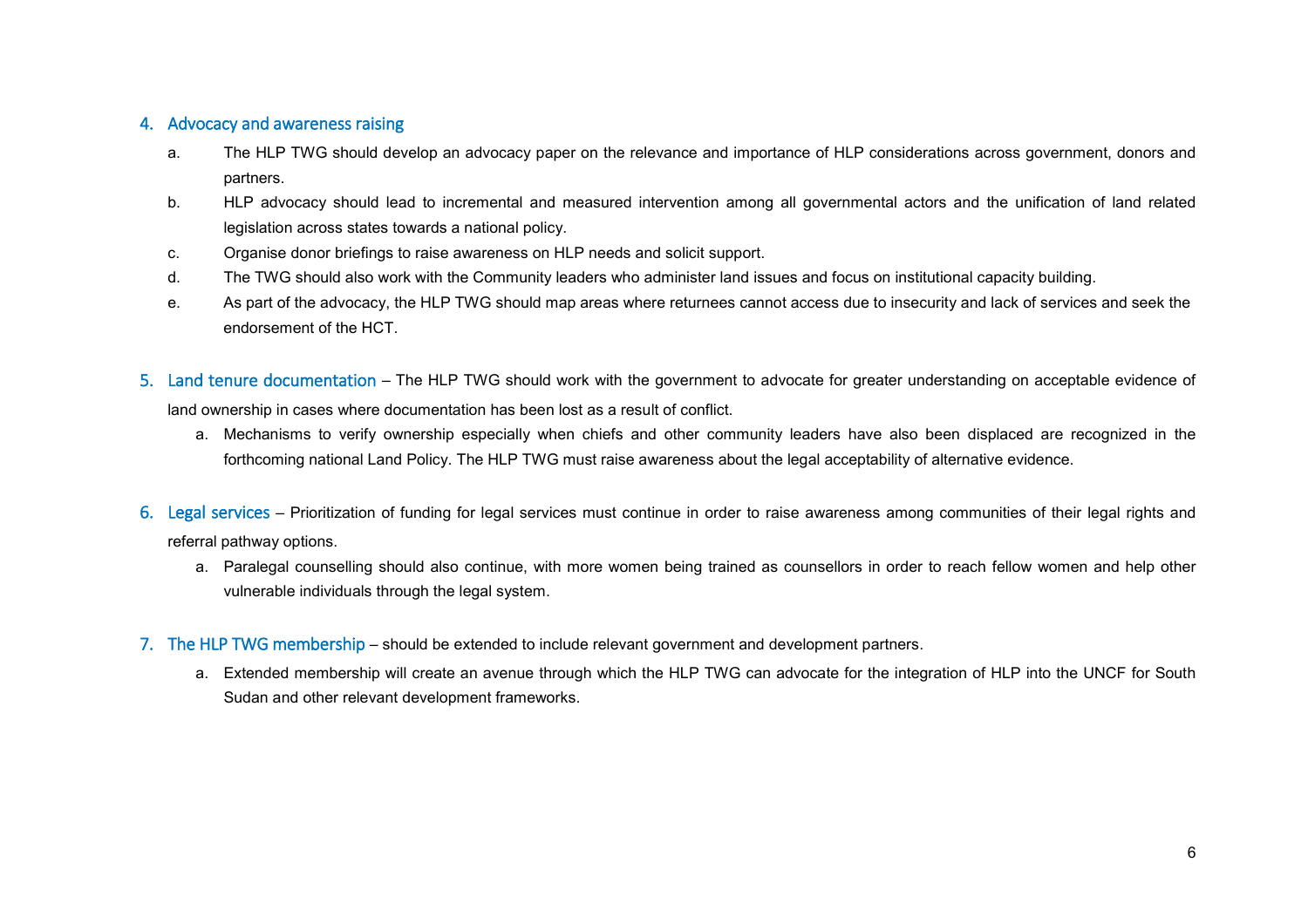#### **ACTIONS AND TIMELINES**

| Recommendations                                                                                                                                                                                                                             | What action must we take                                                                                                                                                                                                                                                                                                                         | By Whom                                                                               | <b>Timeline</b> |
|---------------------------------------------------------------------------------------------------------------------------------------------------------------------------------------------------------------------------------------------|--------------------------------------------------------------------------------------------------------------------------------------------------------------------------------------------------------------------------------------------------------------------------------------------------------------------------------------------------|---------------------------------------------------------------------------------------|-----------------|
| 1. HLP assessments                                                                                                                                                                                                                          |                                                                                                                                                                                                                                                                                                                                                  |                                                                                       |                 |
| HLP assessments conducted in areas of potential<br>(i)<br>return should be strengthened in light of population influxes<br>and movements.                                                                                                   | HLP TWG to develop assessment guidelines if not   MHADM, SSRRC. MHL&UD<br>already available and Appointment and training of<br>local Counterparts (both women and men) in<br>assessment methods and strategies to work with<br>relevant humanitarian agencies in areas of need.                                                                  | and Humanitarian Agencies.<br>Government<br>Local                                     |                 |
| Areas of return or potential return areas already<br>(ii)<br>mapped by other clusters / organizations should be utilized to<br>help in the prioritization of HLP interventions.<br>Share the aforementioned assessments with local<br>(iii) | If needs are already identified, develop an<br>implementation strategy for those areas; with a<br>resource-based<br>workplan<br>with<br>roles<br>and<br>responsibilities, including the local authorities, and<br>affected communities; as to who should contribute<br>what (contribution can be in-kind such as labour and<br>local materials). | represented by (SRRC), Local<br>and affected communities and<br>Humanitarian agencies |                 |
| Solutions Working Groups (SWG) in the field to ensure a<br>coordinated response and synergy building between clusters<br>and stakeholders for prepared and timely interventions.                                                            | Same as in (ii) above                                                                                                                                                                                                                                                                                                                            |                                                                                       |                 |
| (iv)<br>Assessments must take into account conflict<br>sensitivity and risks analysis - those conducting such<br>assessments must be guided by a conflict sensitivity tool on<br>HLP to be developed by the HLP TWG.                        | As per guidelines developed in (i) above.                                                                                                                                                                                                                                                                                                        |                                                                                       |                 |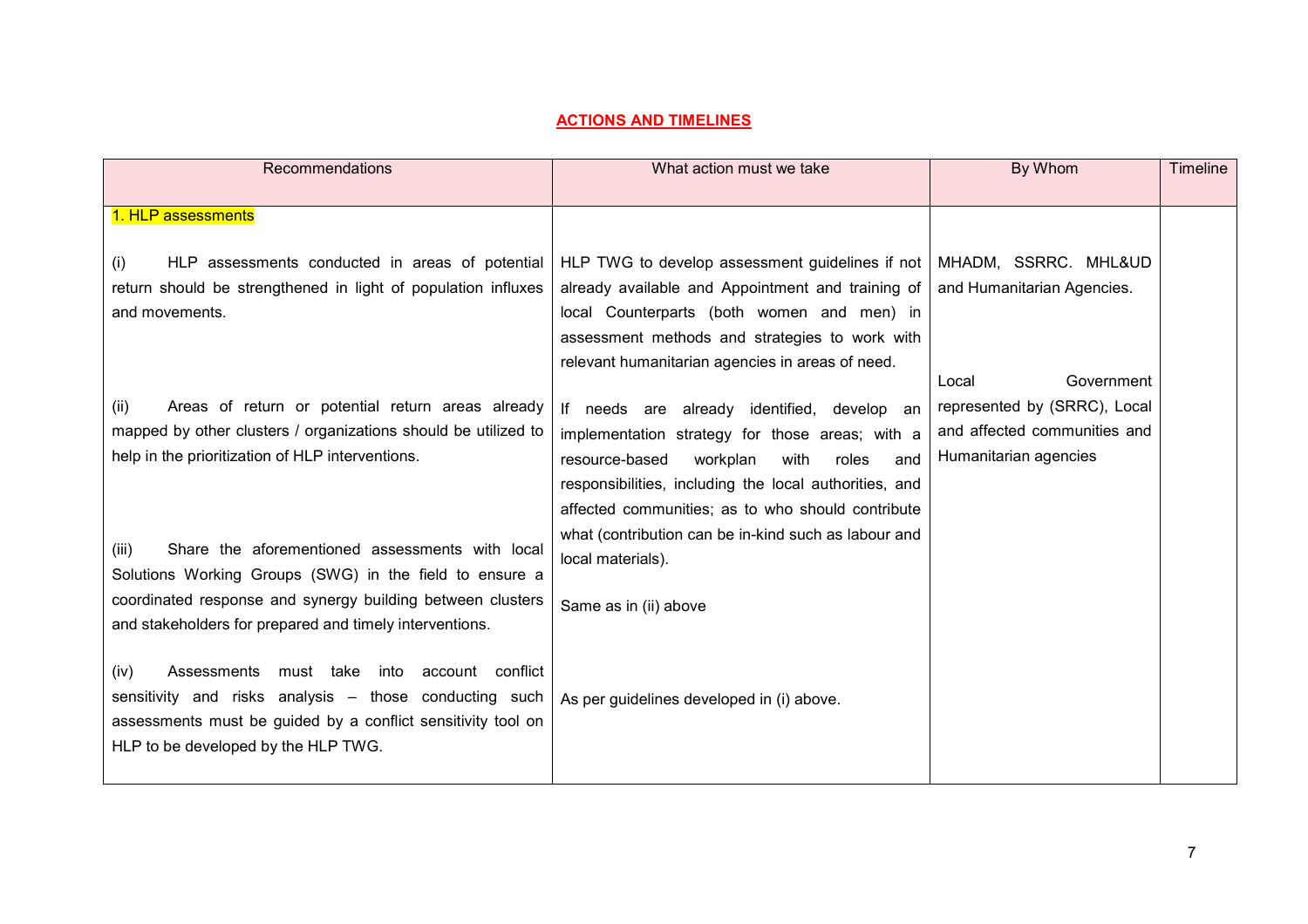| Assessments must also map existing community<br>(v)<br>capacities in order to build on existing community structures<br>rather than duplicating or creating new community<br>engagement structures.                                                                                                                                                                                                                                                                                                                                                                                                                                                                                                              | Community capacities needed and structures to be<br>part of the tools included for mapping in the<br>assessment guidelines as recommended in (i)<br>above)                                                                                                                                                                                                                                                                                       |                                                                                                                                                                                                                                                                                                                                                                                                              |  |
|------------------------------------------------------------------------------------------------------------------------------------------------------------------------------------------------------------------------------------------------------------------------------------------------------------------------------------------------------------------------------------------------------------------------------------------------------------------------------------------------------------------------------------------------------------------------------------------------------------------------------------------------------------------------------------------------------------------|--------------------------------------------------------------------------------------------------------------------------------------------------------------------------------------------------------------------------------------------------------------------------------------------------------------------------------------------------------------------------------------------------------------------------------------------------|--------------------------------------------------------------------------------------------------------------------------------------------------------------------------------------------------------------------------------------------------------------------------------------------------------------------------------------------------------------------------------------------------------------|--|
| 2. HLP Interventions:                                                                                                                                                                                                                                                                                                                                                                                                                                                                                                                                                                                                                                                                                            |                                                                                                                                                                                                                                                                                                                                                                                                                                                  |                                                                                                                                                                                                                                                                                                                                                                                                              |  |
| Repairs and reconstruction of houses - Scale up<br>(i)<br>coordinated efforts in supporting rehabilitation, repairs and<br>reconstruction of houses. Advance verification of security of<br>tenure and ownership of property are crucial to ensuring that<br>repairs and reconstruction are done without legitimizing<br>secondary occupations.<br>Secondary occupation - Additional data on secondary<br>(ii)<br>occupations should be gathered and shared through<br>comprehensive assessments. The HLP TWG should take the<br>lead on conducting comprehensive assessments to identify<br>secondary occupation hotspots across the country:<br>Ensuring security of tenure<br>а.<br>Legal interventions<br>b. | Issues to do with tenure security and secondary<br>occupations must be resolved before any physical<br>rehabilitation takes place.<br>Security of tenure can only be strengthened though<br>a transparent land allocation and registration<br>procedures to be defined by Land Regulations.<br>Alternative dispute resolution using local cultural<br>mediation mechanisms; should be encouraged and<br>to precede formal litigation mechanisms. | A clear National Government's<br>directive<br>secondary<br>on<br>occupations to the States and<br>Local<br>Governments<br>is<br>required,<br>based<br>on<br>the<br>recommendations of the Land<br>Policy.<br>MHL&UD<br>develop<br>to<br>regulations as soon as the<br>Land Policy is adopted by<br>Parliament and<br>local<br>land<br>authorities<br>and<br>given<br>the<br>necessary training in their use. |  |
| Supporting alternative dispute resolution mechanisms<br>C.                                                                                                                                                                                                                                                                                                                                                                                                                                                                                                                                                                                                                                                       |                                                                                                                                                                                                                                                                                                                                                                                                                                                  | MHA&DM,<br><b>SSRRC</b><br>and                                                                                                                                                                                                                                                                                                                                                                               |  |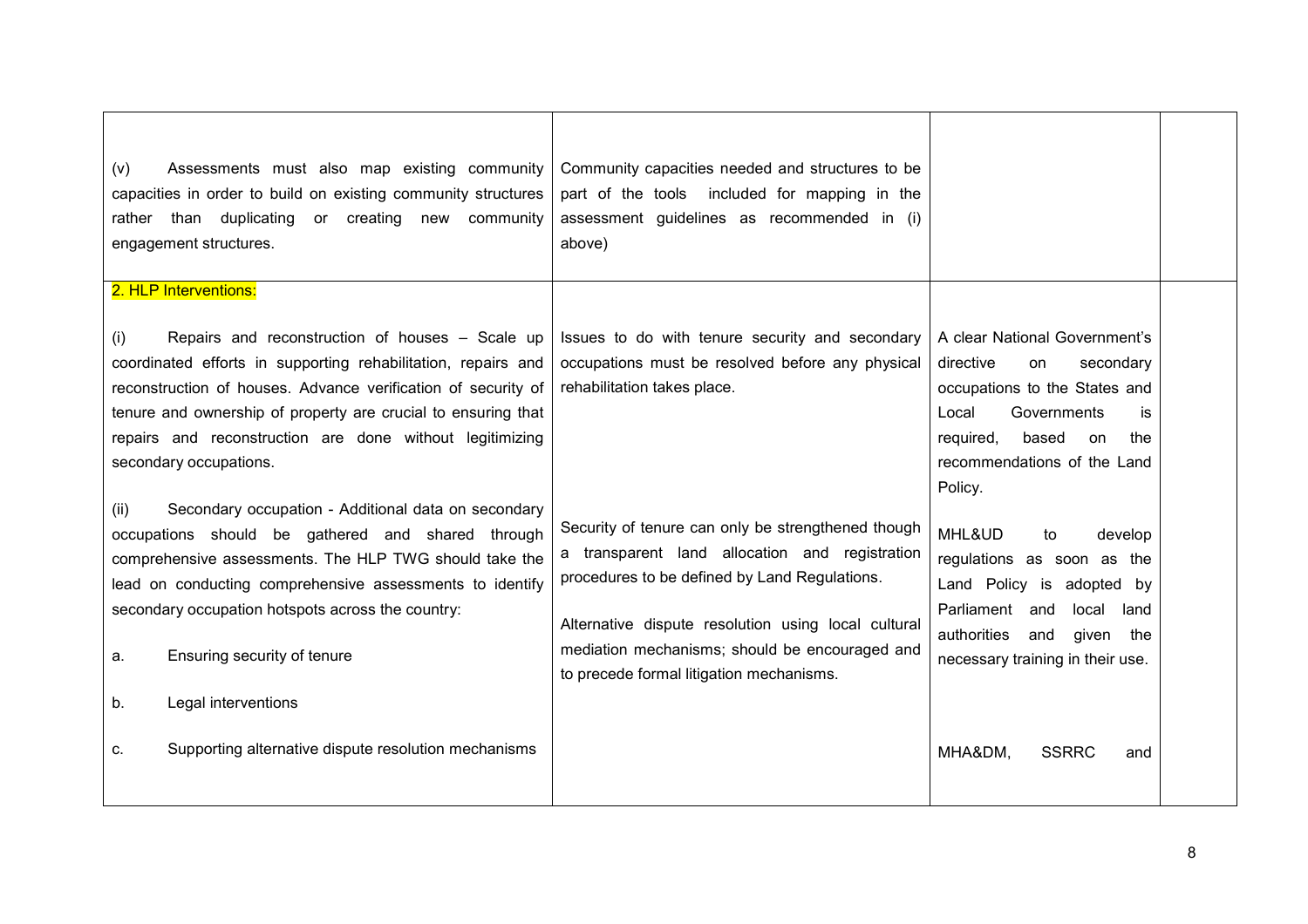| (iii) The importance of ensuring that HLP interventions reach  | The prioritization criteria in allocations of HLP rights | Humanitarian Agencies.                   |  |
|----------------------------------------------------------------|----------------------------------------------------------|------------------------------------------|--|
| women and child-headed households was also emphasized in       | should be clearly set out in the assessment              |                                          |  |
| the HLP retreat, including an intention to strengthen HLP      | procedures and latter strengthened by Regulations.       |                                          |  |
| interventions which support persons with specific needs.       |                                                          |                                          |  |
|                                                                |                                                          |                                          |  |
|                                                                |                                                          |                                          |  |
| 3. Conflict Sensitivity in HLP                                 |                                                          |                                          |  |
|                                                                |                                                          |                                          |  |
| HLP interventions should consider the needs of returnees and   | HLP-related conflicts are very common in urban           | MHL&UD, MHA&DM, SSRRC;                   |  |
| host communities to avoid tension and conflict. While HLP      | centres for various reasons (Community cultural          | <b>TWG</b><br><b>HLP</b><br>and<br>Local |  |
| interventions should be need-based, community level            | needs to settle in urban centres as tribes and           | Authorities                              |  |
| interventions that benefit both returnees and host populations | next of kin to support each other, while an urban        |                                          |  |
| should be promoted. Conflict sensitivity is a particularly     | centre should be cosmopolitan in character.              |                                          |  |
| important consideration during planning and implementation of  | Plus the economic potential of land in urban             |                                          |  |
| the HCT guidance note on returns and relocations.              | centres; which leads to land speculation).               |                                          |  |
|                                                                | Methods to curb this practice need to be developed.      |                                          |  |
|                                                                | This also needs to be emphasized in the land policy      |                                          |  |
|                                                                | and during the information dissemination process to      |                                          |  |
|                                                                | Local Authorities and Communities.                       |                                          |  |
|                                                                |                                                          |                                          |  |
| 4. Advocacy and Awareness Raising                              |                                                          |                                          |  |
|                                                                |                                                          |                                          |  |
| - The HLP TWG should develop an advocacy paper on the          | develop an advocacy paper to be submitted for            | Parliamentary<br>Land                    |  |
| relevance and importance of HLP considerations across          | review by the HLP TWG.                                   | Committee, Land Commission;              |  |
| government, donors and partners.                               |                                                          | MHL&UD Other Land-use-                   |  |
|                                                                |                                                          | related Line Institutions and            |  |
|                                                                |                                                          | <b>HLP TWG Partners.</b>                 |  |
|                                                                |                                                          |                                          |  |
|                                                                |                                                          |                                          |  |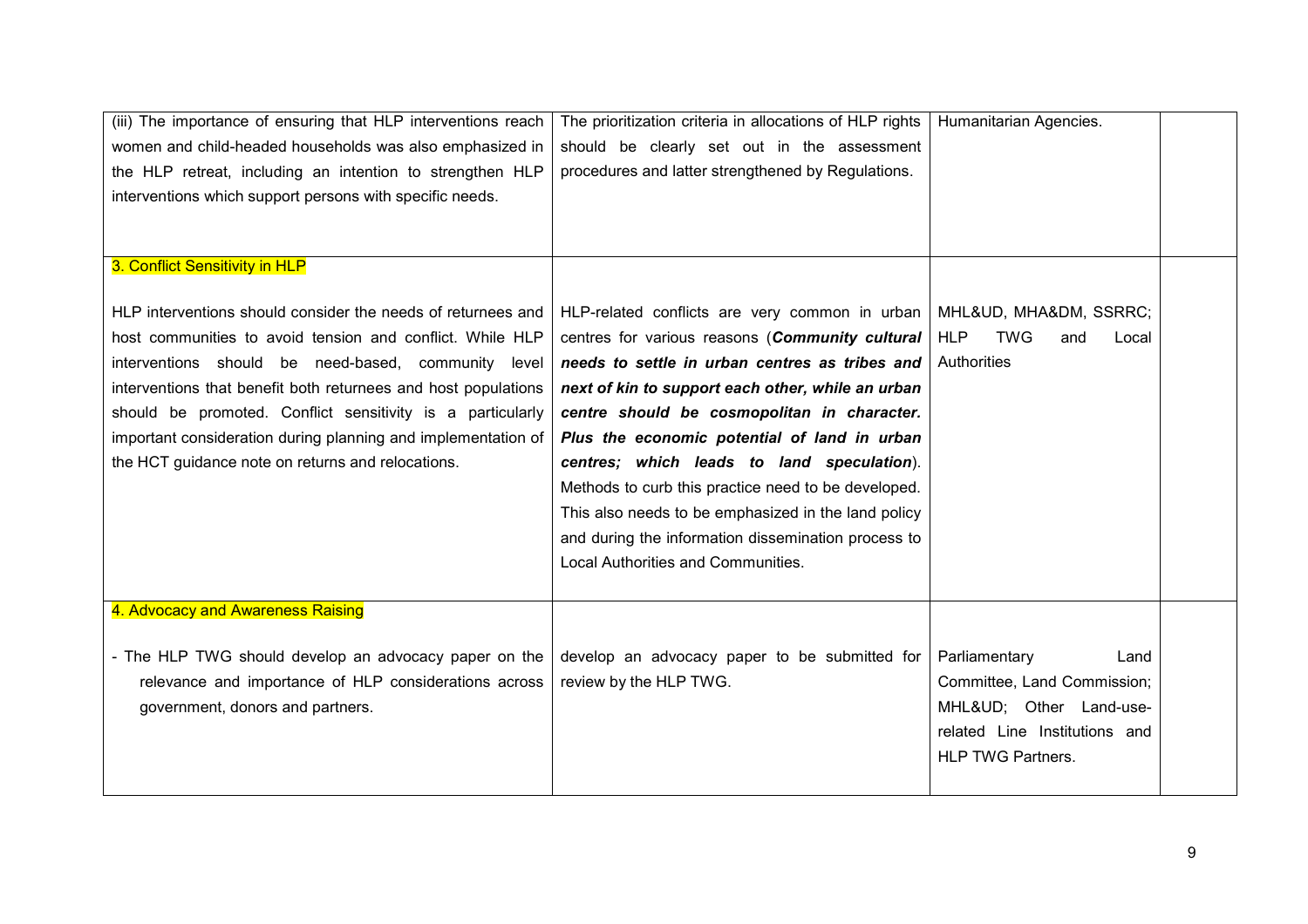| - HLP advocacy should lead to incremental and measured                                                                                                                  |                                                                                                                                                                                                                                                                 |                                                                                                         |  |
|-------------------------------------------------------------------------------------------------------------------------------------------------------------------------|-----------------------------------------------------------------------------------------------------------------------------------------------------------------------------------------------------------------------------------------------------------------|---------------------------------------------------------------------------------------------------------|--|
| intervention among all governmental actors and the<br>unification of land related legislation across states towards<br>a national policy.                               | Regulations should specify that Land<br>Land<br>registration procedures and format must be uniform<br>across all levels of government and across all the<br>States and Local Governments.                                                                       | MHL&UD<br>with<br>technical<br><b>TWG</b><br>support from<br>HLP<br>Partners                            |  |
| - As part of the advocacy, the HLP TWG should map areas<br>where returnees cannot access due to insecurity and lack<br>of services and seek the endorsement of the HCT. | Ministry of Interior with States and Local Authorities;<br>SSRRC and HLP TWG Partners .on ground to<br>provide security-related information.                                                                                                                    |                                                                                                         |  |
| -Identify best approaches in HLP interventions currently<br>underway, or undertaken, for promotion and possible<br>replication elsewhere.                               | Initiate a Pilot Project in areas where security is<br>favourable; the outcome; lessons learned and<br>proposed improvement methods can be replicated<br>in other areas of return.                                                                              | SSRRC, Local Authorities and<br>Communities and HLP TWG.                                                |  |
| - The TWG should also work with the Community leaders who<br>administer land issues and focus on institutional capacity<br>building.                                    | Land Regulations to be very explicit about the<br>Community Leaders in urban centres which must<br>first be legally endorsed by available regulatory<br>framework and not as currently in Juba; which has<br>led to land grabbing motivated by urban land deals | Land<br>Commission<br>and<br>MHL7UD;<br>with<br>technical<br>from<br>HLP<br>TWG<br>support<br>Partners. |  |
| - Organise donor briefings to raise awareness on HLP needs<br>and solicit support.                                                                                      | Parliamentary Land Committee with support from<br>HLP TWG Partners to develop a Briefing Note to<br>solicit Donor support.                                                                                                                                      | Parliamentary<br>Land<br>Committee and HLP TWG<br>Partners                                              |  |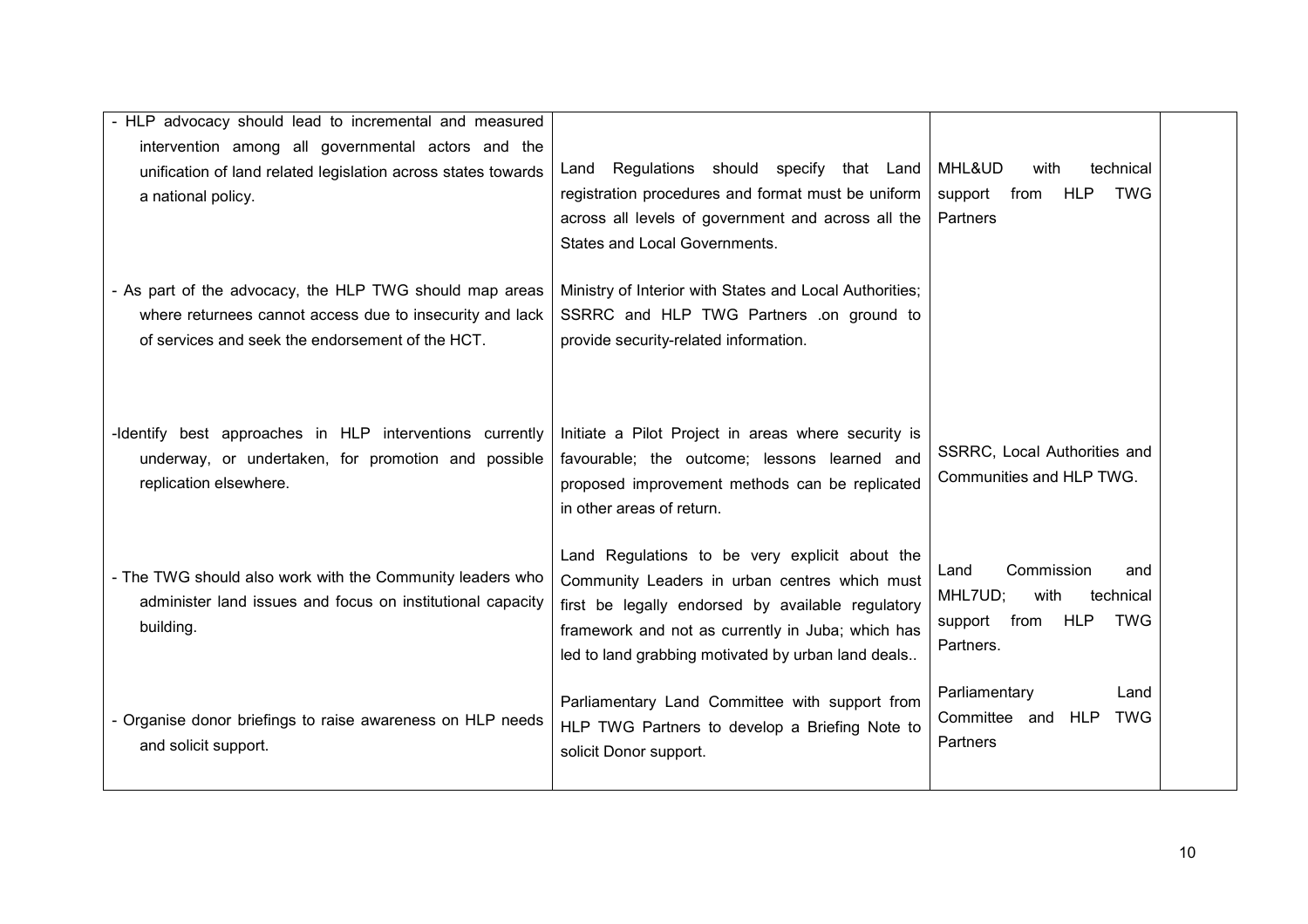| 5. Land Tenure Documentation                                    | Organize and build partnerships (as opposed to      | Land Commission. MHL7UD,                |  |
|-----------------------------------------------------------------|-----------------------------------------------------|-----------------------------------------|--|
|                                                                 | authoritative) between National and Local Land      | HLP<br>Judiciary<br>and<br><b>TWG</b>   |  |
| - The HLP TWG should work with the government to advocate       | authorities and encourage a building of mutual      | Partners.                               |  |
| for greater understanding on acceptable evidence of land        | respect and trust;                                  |                                         |  |
| ownership in cases where documentation has been lost as a       |                                                     |                                         |  |
| result of conflict.                                             | Facilitate and engage civil society organisations,  |                                         |  |
|                                                                 | Local County land administration officials, and     | Commission,<br>CSO <sub>s</sub><br>Land |  |
| - Mechanisms to verify ownership especially when chiefs and     | chiefs in capacity building training on land rights | Local Authorities and HLP               |  |
| other community leaders have also been displaced are            | issues and awareness raising of rural communities   | <b>TWG Partners.</b>                    |  |
| recognized in the forthcoming national Land Policy. The HLP     | through dissemination of land<br>rights-based       |                                         |  |
| TWG must raise awareness about the legal acceptability of       | information over the media such as radio, TV and    |                                         |  |
| alternative evidence.                                           | through workshops.                                  |                                         |  |
|                                                                 |                                                     |                                         |  |
| <b>6. Legal Services</b>                                        |                                                     |                                         |  |
|                                                                 |                                                     |                                         |  |
| - Prioritization of funding for legal services must continue in | This must be embodied in the Land Regulations to    |                                         |  |
| order to raise awareness among communities of their legal       | avoid undefined protracted litigation process.      |                                         |  |
| rights and referral pathway options.                            |                                                     |                                         |  |
|                                                                 |                                                     |                                         |  |
| Paralegal counselling should also continue, with more           |                                                     |                                         |  |
| women being trained as counsellors in order to reach            | Paralegals need to be trained in both traditional   |                                         |  |
| fellow women and help other vulnerable individuals              | alternative dispute resolution as well as modern    |                                         |  |
| through the legal system.                                       | legal dispute resolution.                           |                                         |  |
|                                                                 |                                                     |                                         |  |
| 7. The HLP TWG Membership                                       |                                                     |                                         |  |
|                                                                 |                                                     |                                         |  |